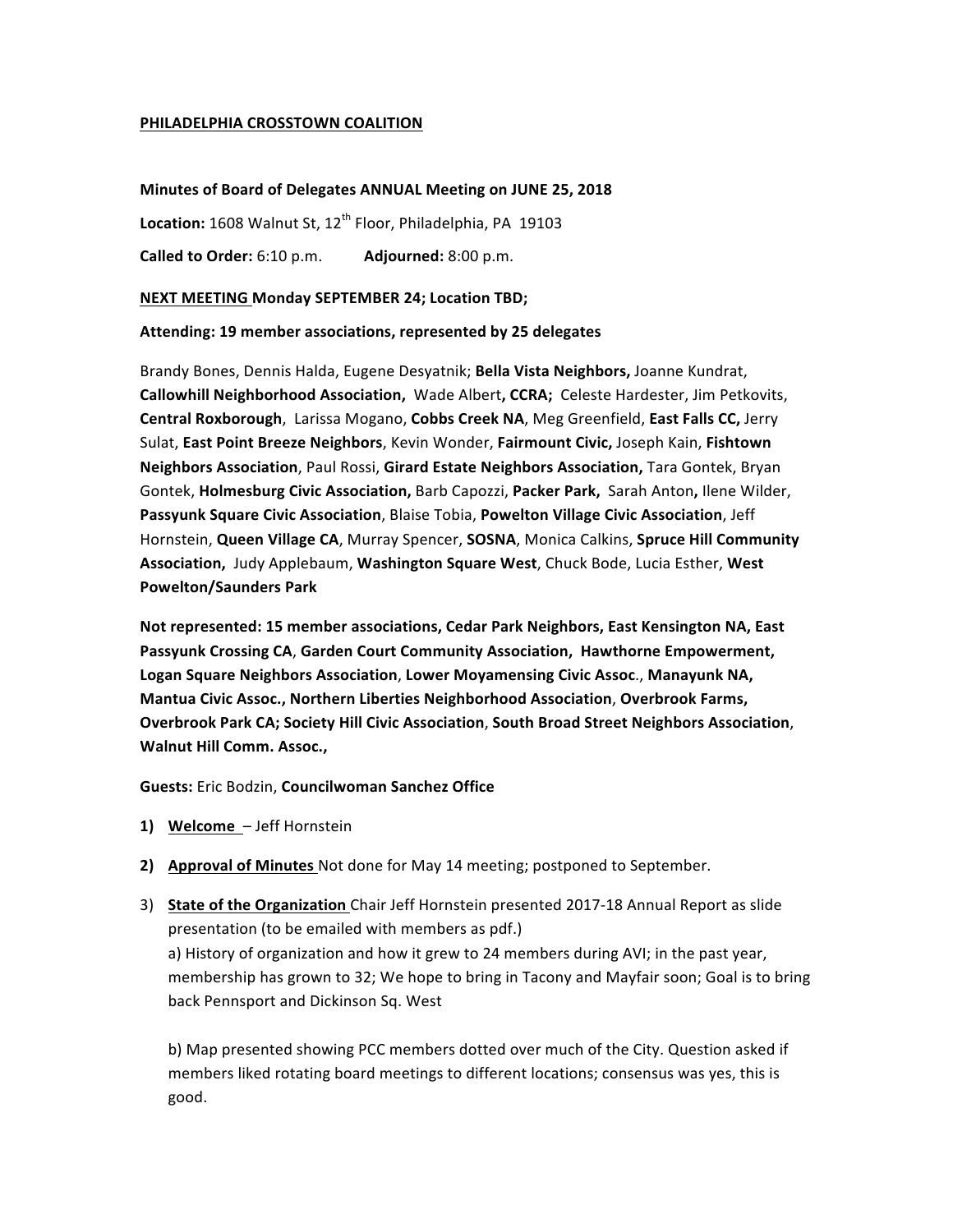c) When should meetings be?: agreed that  $4<sup>th</sup>$  Monday of month probably works for most. This will be confirmed over the summer; also, starting meeting at 6:30 or 7:00 was suggested; decision not made, pending soliciting input from members over summer.

d) PCC has been active in leading discussions with City and State re: Anti-Slapp legislation. PCC has been developing option for PCC –member Group D&O Insurance. We have 12-13 applications. We need 15 in order to get a quote. Members, please fill out the very simply application.

e) Existing committees for 2017-18 have been Zoning, Education (FONE), Affordable Housing, and Parking.

f) Finance Report: We are in the black; Gross Income \$11,300 including \$9430 for Giving Circle. Expenses totaled \$8087.

g) Affordable Housing Report: this new committee, co- chaired by Brandy Bones and Judy Applebaum has put in a productive year, focused on educating RCOs and citizens with Affordable Housing Toolkit, policy and legislation and developing a resource library, advocating for transparent processes with City regarding initiatives and legislation; opposition to Parking Minimums legislation; Brandy has been invited onto a new Citycreated committee - Housing Action Plan Accessing Homeownership Working Group - for Stakeholders and Homeowners re AH. Brandy will chair Homeowners.

h) FONE Report: has been active for 4 years, holding monthly meetings.  $4<sup>th</sup>$  Annual FONE Summit held at Comcast Bldg in April 2017; plans for  $5<sup>th</sup>$  Summit in October 13, 2018.Two dozens friends groups of schools are in FONE; through this work, PCC-connected citizens had representation on both the School Board Selection Committee and the School Board itself. FONE lunch meetings will be starting up again in September. Researchers at Penn working with FONE to produce report with goal of making it basis for fundraising.

i) Zoning Report: (as submitted by Steve Huntington, Chair) time in autumn directed at Affordable Housing, attending Councilwoman Sanchez's taskforce meetings and working to slow legislative process pending last November. In January, work started on pending Land-Use changes to Code, with the request that the following items be voted on as a unit tonight,

- 1. SEEK ELIMINATION OF GREEN GROCER BONU
- 2. LIMIT RSA 5 SGLE FAMILY TO 3 STORIES:
- 3. ELIMINATE CMX 3 GROUND FLOOR
- 4. LIMIT CAR SALES TO ZONES SO DESIGNATED
- 5. POST HIST. COMMISS'N HEARINGS ON SITE
- 6, RIGHT APPEALS FRM DATE PLANS POSTED